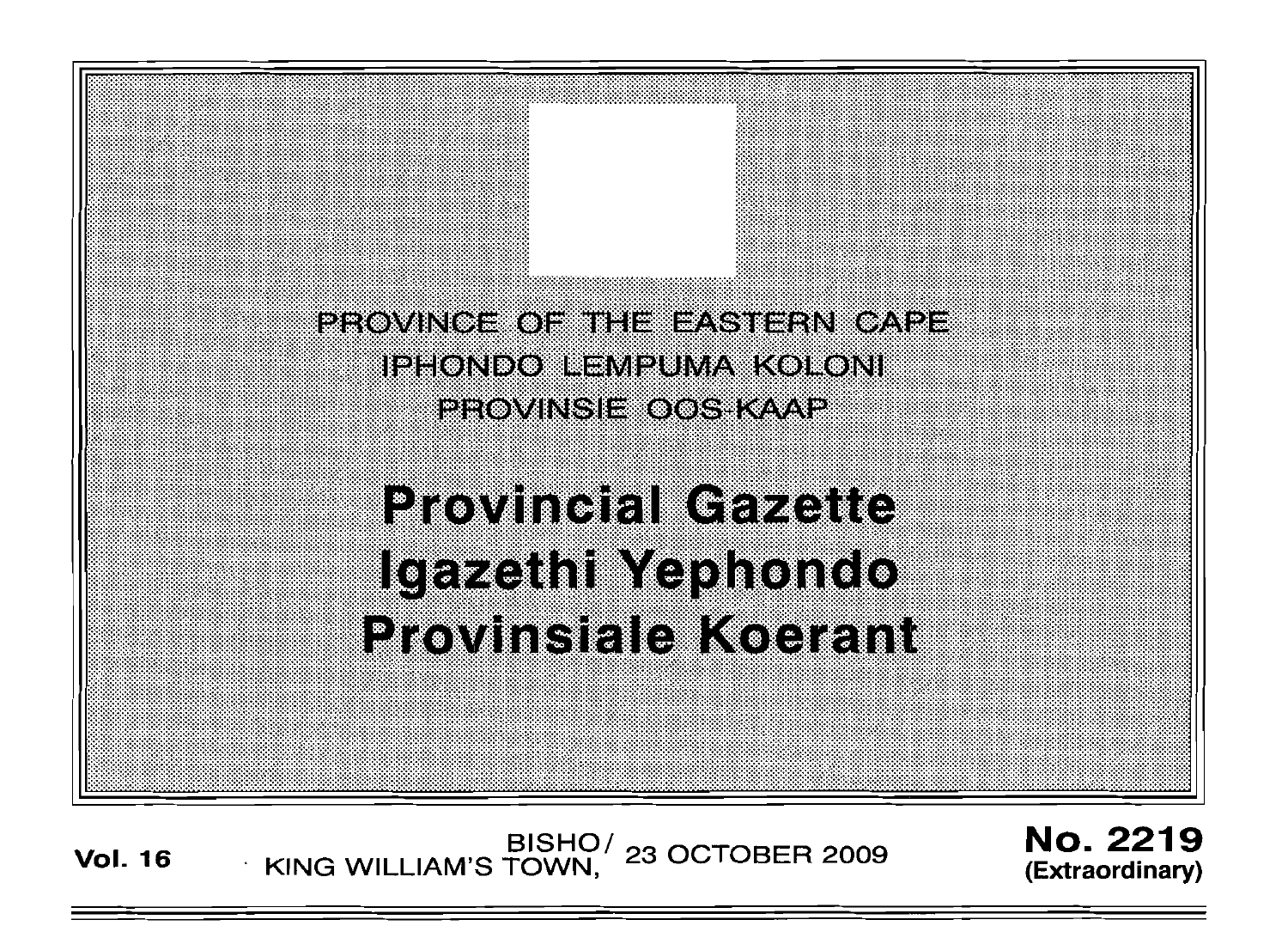#### **CONTENTS • INHOUD**

No.

*Page Gazette* No. No.

#### **GENERAL NOTICE**

361 Traditional Leadership and Governance Act (4/2005): Recognition of various linkosana to be in charge of administrative areas in the Eastern Cape .. 3 2219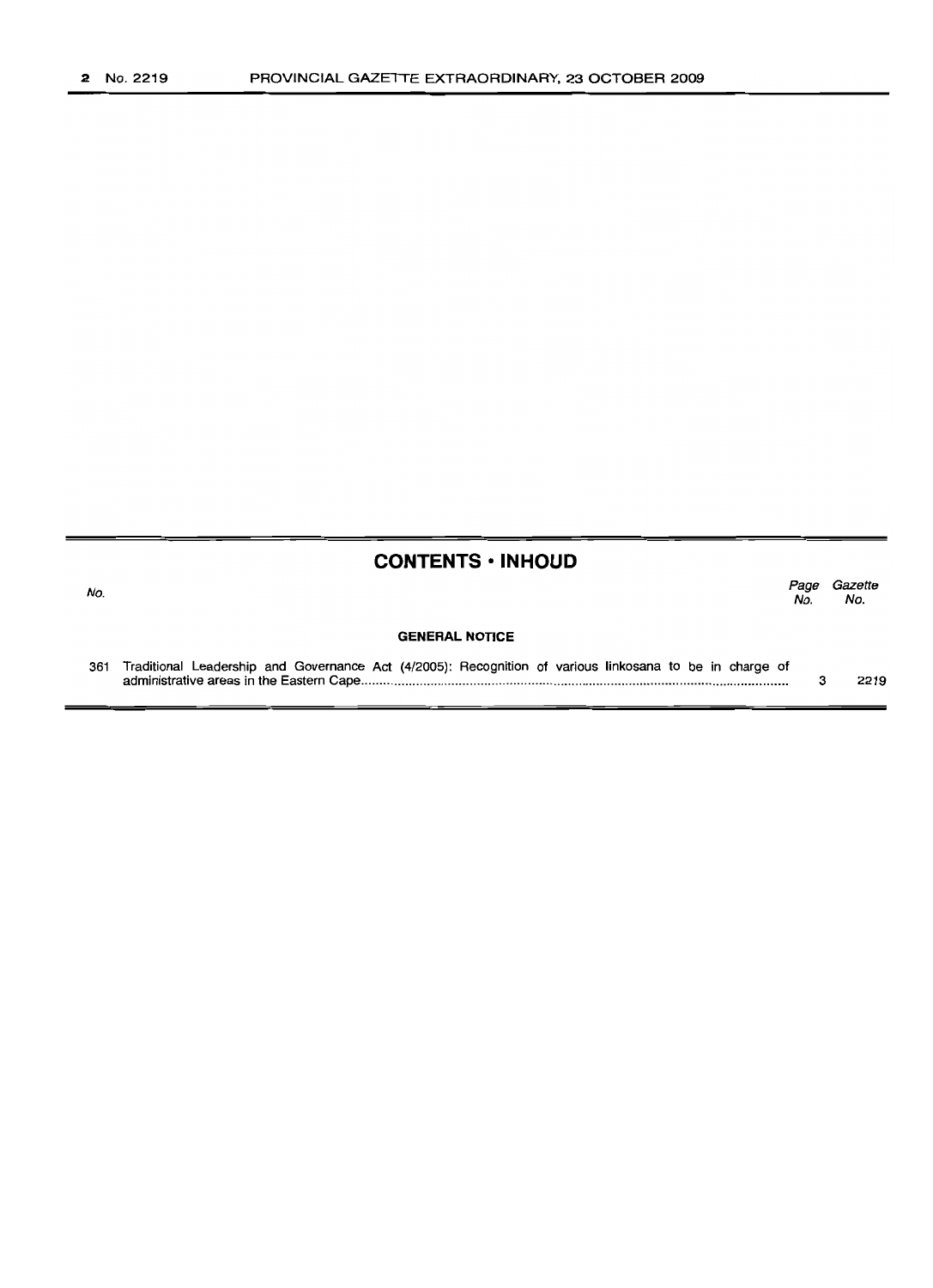# **GENERAL NOTICE**

#### No. 361

## **RECOGNITION OF VARIOUS** liNKOSANA **TO BE IN CHARGE** OF ADMINISTRATIVE **AREAS IN THE EASTERN CAPE**

I, Sicelo Gqobana, Member of the Executive Council responsible for Local Government and Traditional Affairs in the Eastern Cape Province under the powers delegated to me by section 18 (1) (b) of the Traditional Leadership and Governance Act, 2005 (Act No.4 of 2005) and after having consulted the Provincial House of Traditional Leaders of such recognitions, hereby make known for general information the recognition of linkosana whose names and areas of jurisdiction appear on the schedule hereto.

Gersaux

**NED: SICEl GQOBANA MEMBER OF THE EXECUTIVE COUNCil RESPONSIBLE FOR LOCAL GOVERNMENT AND TRADITIONAL AFFAIRS DATE:** 10/09/09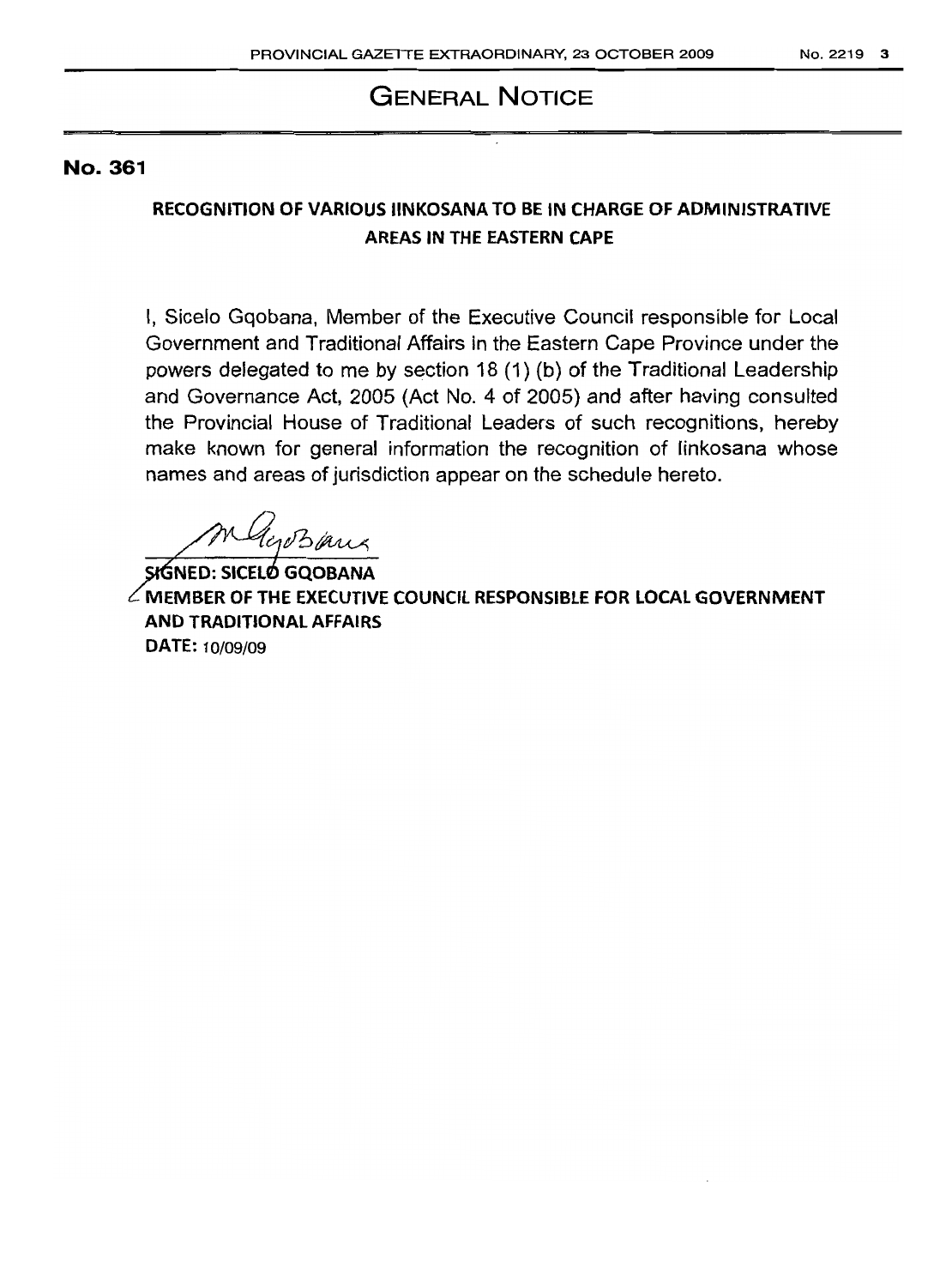#### **SCHEDULE OF NAMES FOR RECOGNITION IINKOSANA - RARABE REGION PROVINCE OF THE EASTERN CAPE**

|    | <b>NO. SURNAME &amp; NAME</b>      | <b>STATUS</b>   | I.D. NUMBER     | ADMIN AREA, TRAD. COUNCIL & DISTRICT       |
|----|------------------------------------|-----------------|-----------------|--------------------------------------------|
| 1  | Toyise Zimele Norman               | Inkosana        | 740607 6142 084 | Ngcamngeni A/A-Amagasela T/C: Zwelitsha    |
| 2  | Toyise Ntombizandile Valencia      | Inkosana        | 750902 1226 082 | Andries Mission - Amagasela T/C: Zwelitsha |
| 3  | Dyantyi Cebo                       | Inkosana        | 730603 6473 084 | Bulembu A/A - Amagasela T/C: Zwelitsha     |
| 4  | Khwaza Fumanekile Elias            | Inkosana        | 580308 6043 082 | Mxaxo A/A - Amagasela T/C: Zwelitsha       |
| 5  | May Eric Melikhaya                 | Inkosana        | 600124 5565 082 | Nonkcampa A/A-Amagasela T/C: Zwelitsha     |
| 6  | Dyantyi Sandile Elliot             | Inkosana        | 700513 5514 083 | Rhayi A/A-Amagasela T/C: Zwelitsha         |
|    | Sithetho Ntombekhaya               | Inkosana        | 631230 0897 082 | Mamata A/A-Amagasela T/C: Zwelitsha        |
| 8  | Mtishe Monwabisi                   | Inkosana        | 770206 5624 086 | Gwaba A/A-Amagasela T/C: Zwelitsha         |
| 9  | Dyantyi Mzondeleli                 | inkosana        | 590413 5863 080 | Tshoxa A/A-Amagasela T/C: Zwelitsha        |
| 10 | Toise Liza                         | Inkosana        | 491125 5186 086 | Mzantsi A/A - Amagasela T/C: Zwelitsha     |
| 11 | Ngwala Malcomess Melumzi           | Inkosana        | 680423 5772 083 | Tolofiyeni A/A-Amagasela T/C: Zwelitsha    |
| 12 | Toyise Isaac Michael               | Inkosana        | 590220 5772 082 | Bulembu A/A - Amagasela T/C: Zwelitsha     |
| 13 | Xeliwe Sindile                     | Inkosana        | 560711 5382 084 | Nyatyora A/A- Imiqhayi T/C: Zwelitsha      |
| 14 | Loyiti Zanomntu Wellington         | Inkosana        | 530601 5010 081 | Dube A/A-Imighayi T/C: Zwelitsha           |
| 15 | Mshushumbe Mbuzeli                 | inkosana        | 480206 5319 084 | Dlova A/A - Imighayi T/C: Zwelitsha        |
| 16 | Ngxobongwana Livingston Sigabalala | Acting Inkosana | 470606 6152 081 | Qhugqwala A/A-1miqhayi T/C: Zwelitsha      |
| 17 | Makene Mtunzi Elliot               | Inkosana        | 600327 5635 082 | Madliki A/A - Imiqhayi T/C: Zwelitsha      |
| 18 | Mdunyelwa Msondezi                 | inkosana        | 630602 5519 088 | Machibi A/A - Imiqhayi T/C: Zwelitsha      |
| 19 | Makume Tyhilekile Leeford          | Inkosana        | 610212 5921 088 | Tyatha A/A - Imiqhayi T/C: Zwelitsha       |
| 20 | Nxitywa Mpumeleni Milton           | Inkosana        | 461005 5375 085 | Mdolomba A/A - Imiqhayi T/C: Zwelitsha     |
| 21 | Sebe Bangumzi                      | Inkosana        | 520629 5584 088 | Phunzana A/A - Imiqhayi T/C: Zwelitsha     |
| 22 | Dyubele Howard                     | Inkosana        | 461212 5220 085 | Mngqesha A/A - Amahleke T/C: Zwelitsha     |
| 23 | Gaika Maboyisana Phillip           | Inkosana        | 360322 5226 081 | Nomgwadla A/A - AmahlekeT/C: Zwelitsha     |
| 24 | Lucingo Mthobeli                   | Inkosana        | 530822 5747 080 | Emadakeni A/A - Amahleke T/C: Zwelitsha    |
| 25 | Mabona Mcacisi Macpherson          | Inkosana        | 290330 5203 085 | Pirie Mission - Amahleke T/C: Zwelitsha    |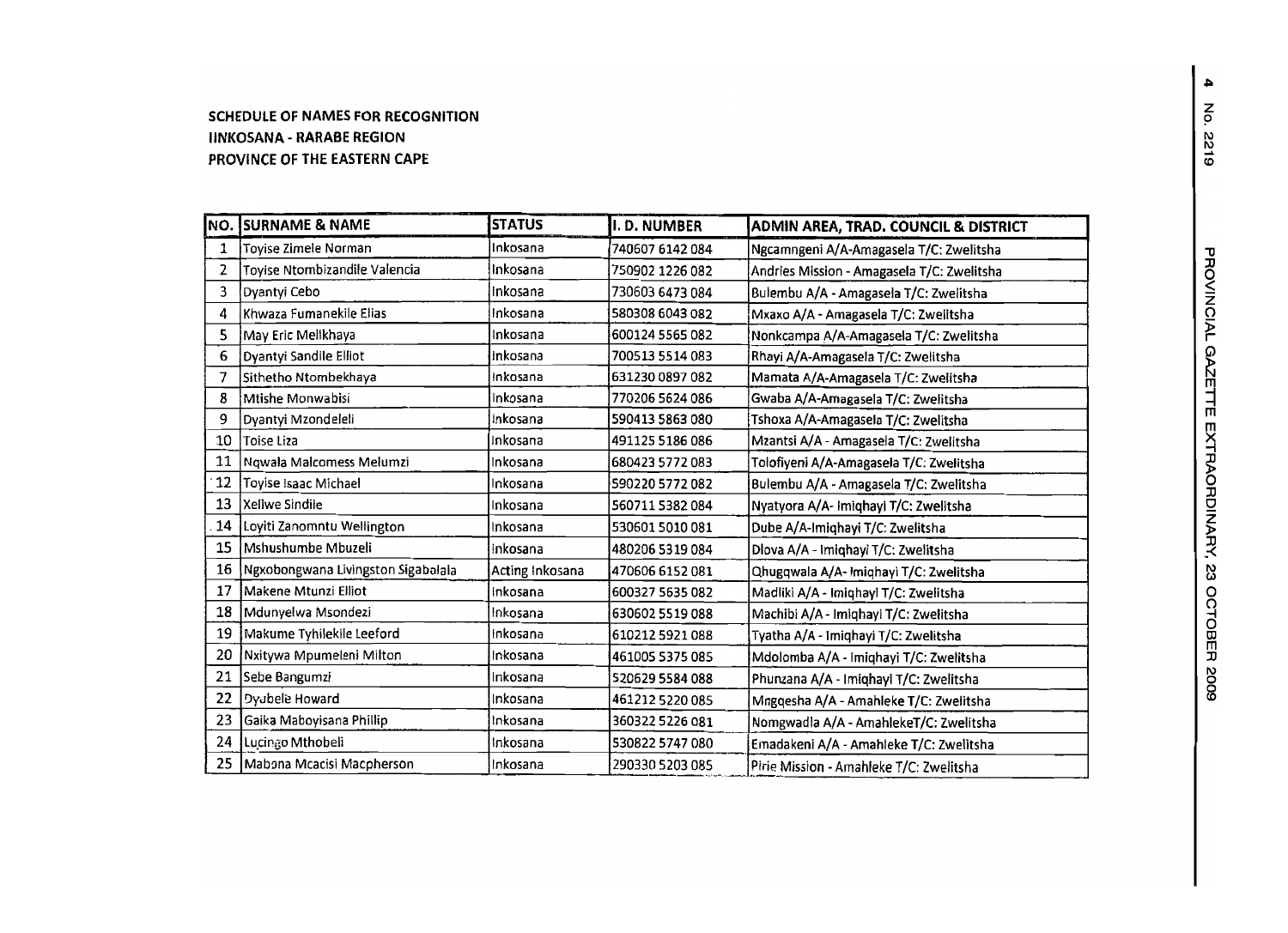#### **SCHEDULE OF NAMES FOR RECOGNITION IINKOSANA - RARABE REGION PROVINCE OF THE EASTERN CAPE**

|     | <b>NO. SURNAME &amp; NAME</b> | <b>STATUS</b>   | I.D. NUMBER     | ADMIN AREA, TRAD. COUNCIL & DISTRICT                           |
|-----|-------------------------------|-----------------|-----------------|----------------------------------------------------------------|
| 26  | Siciko Mnyamezeli             | Acting Inkosana | 520526 5595 082 | Pirie Trust - Amahleke T/C: Zwelitsha                          |
| 27  | Zaula Sakhumzi Samson         | Acting Inkosana | 621207 5922 083 | Upper Mngqesha A/A- Amahleke T/C: Zwelitsha                    |
| 28  | Matadi Mablukwe               | Inkosana        | 300106 5346 087 | Nakani A/A - Amahleke T/C: Zwelitsha                           |
| 29  | Vazi Mkhangeli Agreement      | inkosana        | 480201 5678 084 | Mzitshane A/A- Amahleke T/C: Zwelitsha                         |
| 30  | Sonka Mzwakhe                 | Inkosana        | 581202 6034 085 | Jukolo A/A - Amahleke T/C: Zwelitsha                           |
| 31  | Malahla Jackson Mzwandile     | Acting Inkosana | 400929 5127 085 | Zabalaza A/A - Amahleke T/C: Zwelitsha                         |
| 32  | Mditshwa Mzimkhulu Thomas     | Acting Inkosana | 640915 5067 082 | Donqaba A/A - Amazibula T/C: Zwelitsha                         |
| 33  | Sandile Ntombekhaya           | Inkosana        | 690716 0898 086 | Jersey Valley Village - Amazibula T/C: Zwelitsha               |
| 34  | lSandile Khumzi               | Inkosana        | 560331 5646 089 | Stanhope/Gasela A/A - Amazibula T/C: Zwelitsha                 |
| 35  | Mene Nondumiso Patricia       | Acting Inkosana | 640214 5530 084 | Freshwater A/A - Amazibula T/C: Zwelitsha                      |
| 36  | Tshatshu Nkosazana            | Inkosana        | 720903 1116 080 | Tyutyu Village - Amantinde T/C: Zwelitsha                      |
| 37  | Kote Nokwayintombi Alicia     | Inkosana        | 550117 0773 081 | Dikidikana A/A - Amantinde T/C: Zwelitsha                      |
| 38  | Tshatshu Margaret Khunjulwa   | Inkosana        | 500311 0766 085 | Tshatshu Location - Amantinde T/C: Zwelitsha                   |
| .39 | Mkoboshe Mteteleli Kingwell   | Acting Inkosana | 450601 5478 086 | Quzini Lateville - Amantinde T/C: Zwelitsha                    |
| 40  | Bacela Vumile Peter           | Inkosana        | 460524 5183 084 | Masingatha A/A - Amantinde T/C: Zwelitsha                      |
| 41  | Tapile Poni Elvis             | Inkosana        | 520913 5733 089 | Zinyoka A/A - Amantinde T/C: Zwelitsha                         |
| 42  | Izono Lawrence Mthobeli       | inkosana        | 500119 5737 088 | Balasi A/a - Amantinde T/C: Zwelitsha                          |
| 43  | Futiso Buyiswa Patricia       | Inkosana        | 580226 0180 085 | Ramnyiba A/A - Amantinde T/C: Zwelitsha                        |
| 44  | Mamatu Ndileka                | Inkosana        | 621017 0827 082 | Tyhusha A/A - Amantinde T/C: Zwelitsha                         |
| 45  | <b>Sebe Kama Maurice</b>      | Inkosana        | 651007 5364 085 | Mdingi A/A - Amantinde T/C: Zwelitsha                          |
| 46  | Mbalo Fuzile Livingstone      | Inkosana        | 410815 5183 087 | Eluphondweni A/A - Amahlathi T/C: Zwelitsha                    |
| 47  | Kubashe Nkululeko Cain        | Inkosana        | 451030 5459 087 | Peelton - Imidange T/C: Zwelitsha                              |
| 48  | Swelindawo Nonceba Angelina   | Inkosana        | 700910 1409 088 | Ntsinekana A/A - Amambalu T/C: Peddie                          |
| 49  | Kasper Mzwameli               | Inkosana        | 600909 6072 082 | Bongweni A/A - Amambalu T/C: Peddie                            |
| 50  | Gweba Mzwandile               | Inkosana        | 820813 5950 088 | Ncera Village 2 A/A - Inidushanae yaselwandle T/C: East London |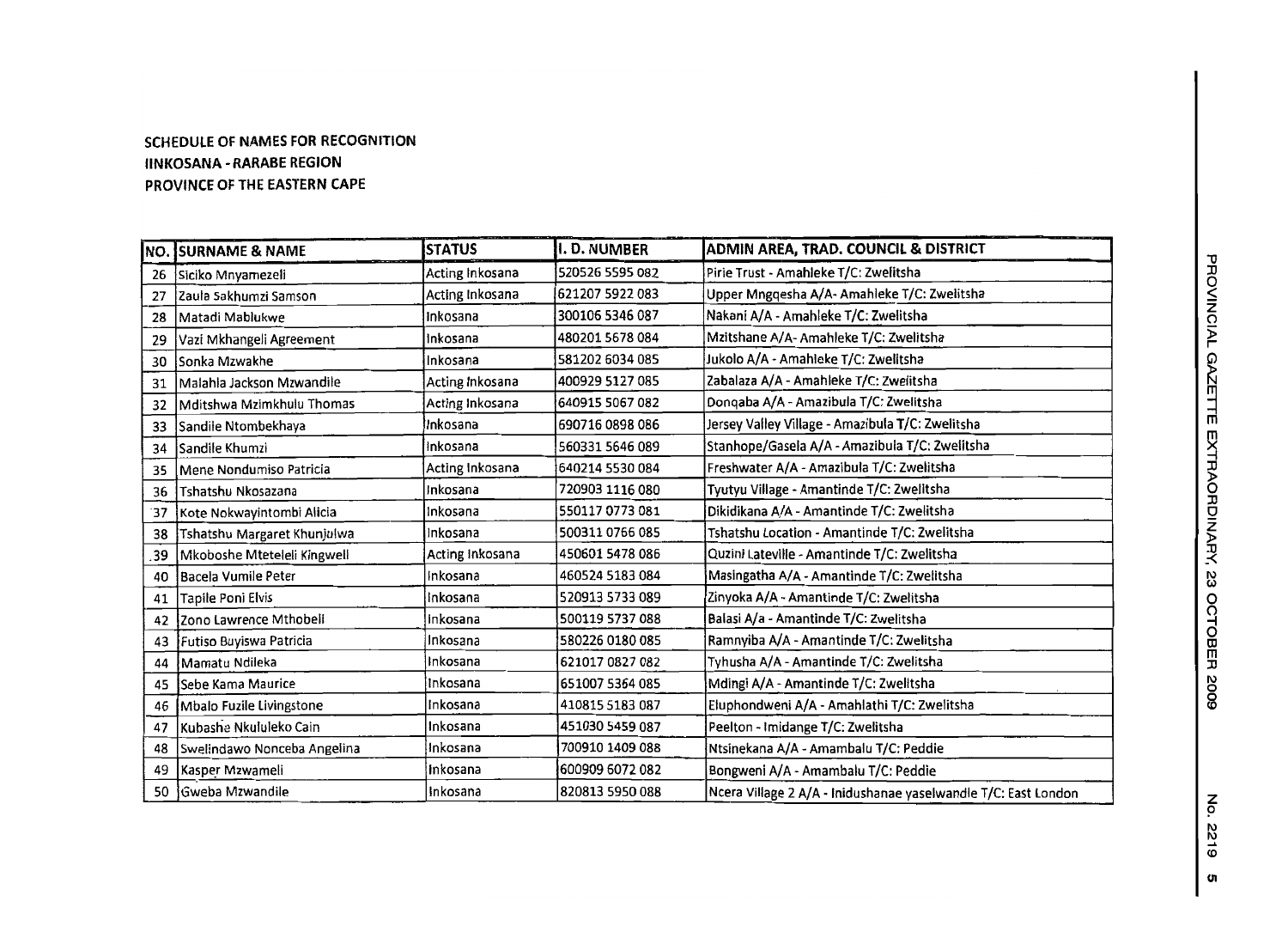#### **SCHEDULE OF NAMES FOR RECOGNITION lINKOSANA - RARABE REGION PROVINCE OF THE EASTERN CAPE**

| NO. | <b>SURNAME &amp; NAME</b>      | <b>STATUS</b>     | I. D. NUMBER    | ADMIN AREA, TRAD. COUNCIL & DISTRICT                          |
|-----|--------------------------------|-------------------|-----------------|---------------------------------------------------------------|
| 51  | Bangani Babini Star            | Acting Inkosana   | 640506 5646 080 | Tuku'C' A/A - Amaraule T/C: Peddie                            |
| 52  | Ruka Mongezi Abednego          | Acting Inkosana   | 311228 5153 086 | Tuku'B' A/A - Amaraule T/C: Peddie                            |
| 53  | Ngqondi Sindi                  | inkosana          | 420625 5617 085 | Legeni A/A - Amaraule T/C: Peddie                             |
| 54  | Ngqondi Noluvuyo Gloria        | inkosana          | 630618 0912 086 | Tuku 'A' A/A - Amaraule T/C: Peddie                           |
| 55  | Bentshu Mputumi Gladman        | Acting Inkosana   | 610820 5590 081 | Tamarha A/A - Imidushane T/C: Peddie                          |
| 56  | Gwanya Xoliswa Christina       | Acting Inkosana   | 620124 0857 084 | Gwanya A/A - Imidushane T/C: Peddie                           |
| 57  | Sityo Mpumzi Honeybrook        | Acting Inkosana   | 540209 5159 086 | Godidi A/A - Imidushane T/C: Peddie                           |
| 58  | Siwani Mziyanda                | Inkosana          | 760704 5882 086 | Tyeni A/A - Imidushane T/C: Peddie                            |
| 59  | Tele Matshawandile Fairbairn   | Inkosana          | 400403 5543 089 | Mthombe A/A - Imidushane T/C: Peddie                          |
| 60  | Faku Ncamile Richard           | Inkosana          | 320127 5172 089 | Dubhu A/A - Imidushane T/C: Peddie                            |
| 61  | Mberashe Matshona Osmond       | Inkosana          | 491024 5146 085 | Ndileka/Ndunge A/A - Imidushane T/C: Peddie                   |
| 62  | Tshefu Mkhumbuzi Griffiths     | Inkosana          | 331126 5043 081 | Nonibe A/A - Imidushane T/C: Peddie                           |
| 63  | Mene Sihobololo                | Acting Inkosana   | 460616 5579 087 | Qaukeni A/A - Imidushane T/C: Peddie                          |
| 64  | Sonjani Mbambisi Gilpin        | Inkosana          | 470316 5134 086 | Mlakalaka A/A - Imidushane T/C: Peddie                        |
| 65  | Seyisi Pumile                  | Inkosana          | 380505 5441 082 | Shushu A/A - Imidushane T/C: Peddie                           |
| 66  | Macala Mnoneleli Winson        | Inkosana          | 520314 5544 081 | Mabhongo A/A - Imidushane T/C: Peddie                         |
| 67  | Goni Amanda                    | Inkosana          | 850131 5677 087 | Kalana A/A - Imidushane T/C: Peddie                           |
| 68  | Monakali Makosi Silence        | Inkosana          | 351120 5116 083 | Gaga A/A - Imidushane T/C: Peddie                             |
| 69  | Nojaholo Mafunga Macpherson    | Acting Inkosana   | 360606 5127 087 | Mlakalaka A/A - Imidushane T/C: Peddie                        |
| 70  | Soha Mzimkhulu                 | Regent (Inkosana) | 500202 5806 085 | Masele A/A - Imidushane T/C: Peddie                           |
| 71  | Tyhuthukalana Mzimkhulu Alfred | Inkosana          | 470110 5488 083 | Ngqokwe A/A - Imidushane T/C: Peddie                          |
| 72  | Thomas Nkosiyabo               | Inkosana          | 690105 6083 085 | Zalarha A/A - Imidushane T/C: Peddie                          |
| 73  | Songelwa Richard Dalekile      | Regent (Inkosana) | 420416 5640 081 | Xenge A/A - Imidushane T/C: Peddie                            |
| 74  | Mjikeliso Nzuzo Atwell         | Acting Inkosana   | 410624 5444 086 | Mdizeni/Ngqwele A/A - Imidushane T/C: Peddie                  |
| 75  | Jongilanga Mandisa Miranda     | Inkosana          | 770504 0570 084 | Ncera Village 1 A/A - Imidushane yaseleandle T/C: East London |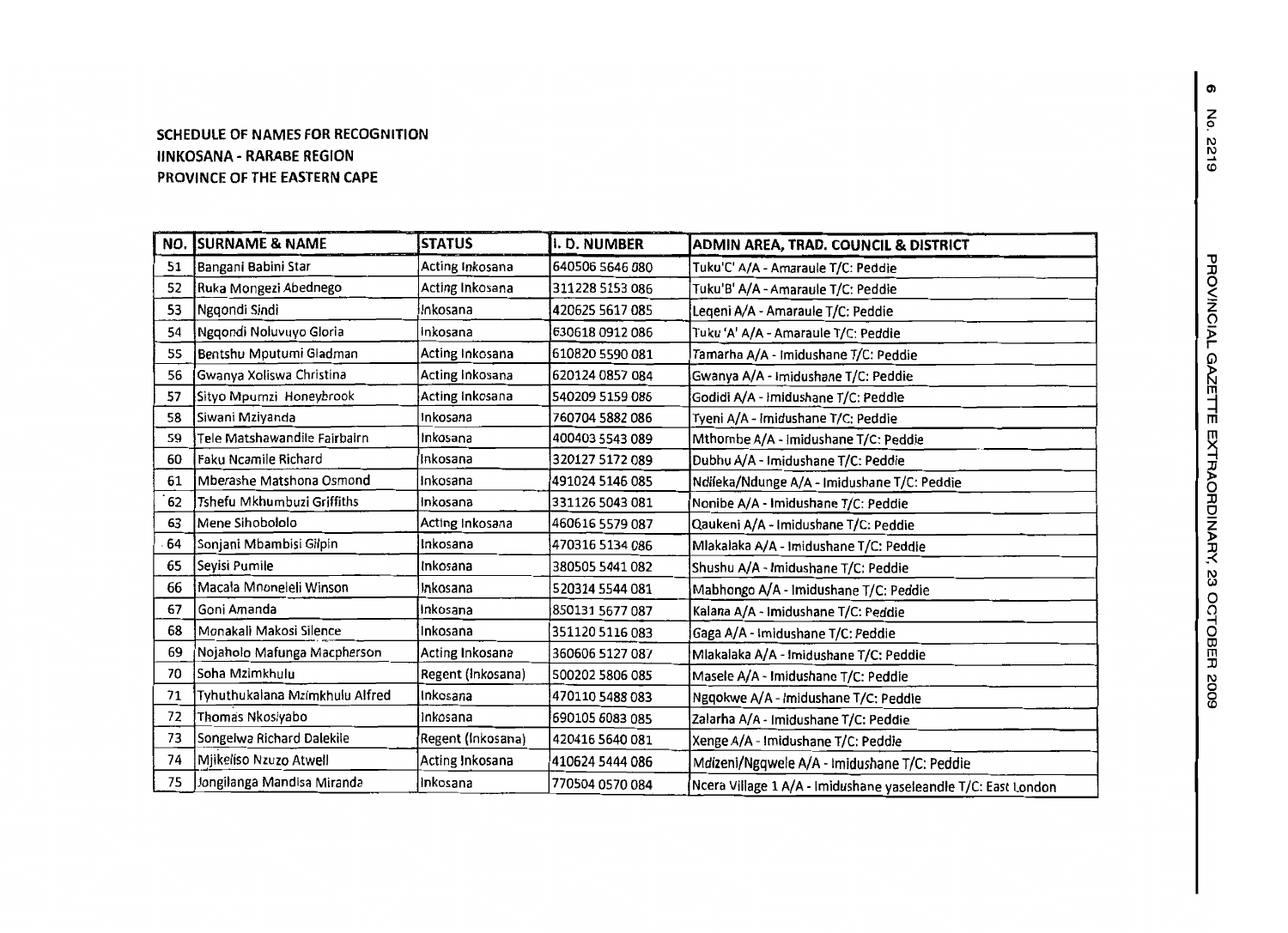#### **SCHEDULE OF NAMES FOR RECOGNITION IINKOSANA . RARABE REGION PROVINCE OF THE EASTERN CAPE**

|     | <b>NO. SURNAME &amp; NAME</b> | <b>STATUS</b>   | I.D. NUMBER     | ADMIN AREA, TRAD. COUNCIL & DISTRICT        |
|-----|-------------------------------|-----------------|-----------------|---------------------------------------------|
| 76  | Bobani Manquzi Bowen          | Acting Inkosana | 270303 5392 080 | Khalana A/A - Imidushane T/C: Peddie        |
| 77  | Javu Vuko                     | Acting Inkosana | 370127 5237 086 | Mthathi A/A - Imidushane T/C: Peddie        |
| 78  | Mxoli Zonwabisile Riters      | Inkosana        | 420114 5510 087 | Qaga A/A - imidushane T/C: Peddie           |
| 79  | Zakhe Phindile Witness        | Acting Inkosana | 570601 6131 085 | Woodlands A/A - Mhala T/C: Peddie           |
| 80  | Xonxa Mpumzi Rumsell          | Acting Inkosana | 560401 5785 086 | Pikoli A/A - Mhala T/C: Peddie              |
| 81  | Mhlauli Ngabayethu            | Inkosana        | 801028 5428 083 | Nyaniso A/A - Amahiubi T/C: Peddie          |
| 82  | Sikiti Magama Mcmillian       | Inkosana        | 601228 5921 085 | Mqwashu A/A - Tyefu T/C: Peddie             |
| 83  | Mjoli Quiteright Mfana        | Inkosana        | 470422 5542 086 | Rura A/A - Tyefu T/C: Peddie                |
| 84  | Wababa Mgwagwa                | Inkosana        | 821217 5601 080 | Horton A/A - Tyefu T/C: Peddie              |
| 85  | Ntlokonkulu Khayalethu        | Inkosana        | 651001 5961 081 | Durban A/A - Amabhele T/C: Peddie           |
| 86  | Kaulele Mzikayise Welcome     | Inkosana        | 630804 5709 087 | Cisira A/A - Amabhele T/C: Peddie           |
| 87  | Ngwekazi Vuyani Victor        | Inkosana        | 630815 5849 087 | Feni A/A - Amabhele T/C: Peddie             |
| 88  | Zitshu Gladness Luvuyo        | Inkosana        | 510903 5628 084 | Qeto A/A - Msutu T/C: Peddie                |
| 89  | Msutu Ntombizodwa Irene       | Inkosana        | 650222 0349 087 | Upper Qeto A/A - Msutu T/C: Peddie          |
| 90  | Mtshiseka Velumzi Stanley     | Inkosana        | 480620 5576 081 | Lower Qeto A/A - Msutu T/C: Peddie          |
| 91  | Mangana Nofunda Roselinah     | Inkosana        | 440621 0380 080 | Ntloko A/A - Njokweni T/C: Peddie           |
| 92  | lMazizi Nombula               | Inkosana        | 290506 5163 089 | Ngqowa A/A - Njokweni T/C: Peddie           |
| 93  | Njokweni Madoda Johnson       | Inkosana        | 490905 5571 085 | Mthathi A/A - Njokweni T/C: Peddie          |
| 94  | Njokweni Mzwandile            | Inkosana        | 520106 5791 088 | Njokweni A/A - Njokweni T/C: Peddie         |
| 95  | Lingela Zola Eric             | Inkosana        | 500820 5640 087 | Gwalana A/A - Njokweni T/C: Peddie          |
| 96  | Citeko Ndiphenkosi            | Acting Inkosana | 520906 5868 087 | Mdeni A/A - Ngqika - Mbo T/C: Middledrift   |
| 97  | Mgayise Victoria Noluthando   | Acting Inkosana | 570918 0187 081 | Mqayise A/A -Ngqika-Mbo T/C: Middledrift    |
| 98  | Mafani Vusani Happyday        | Inkosana        | 431019 5467 088 | Mdlankomo A/A - Ngqika-Mbo T/C: Middledrift |
| 99  | Sanyaka Khalipha              | Inkosana        | 470312 5118 088 | Upper Regu A/A - Mgwalana T/C: Middledrift  |
| 100 | Zibi Nomonde Euginia          | Inkosana        | 421018 0132 087 | Zibi A/A - Mgwalana T/C: Middledrift        |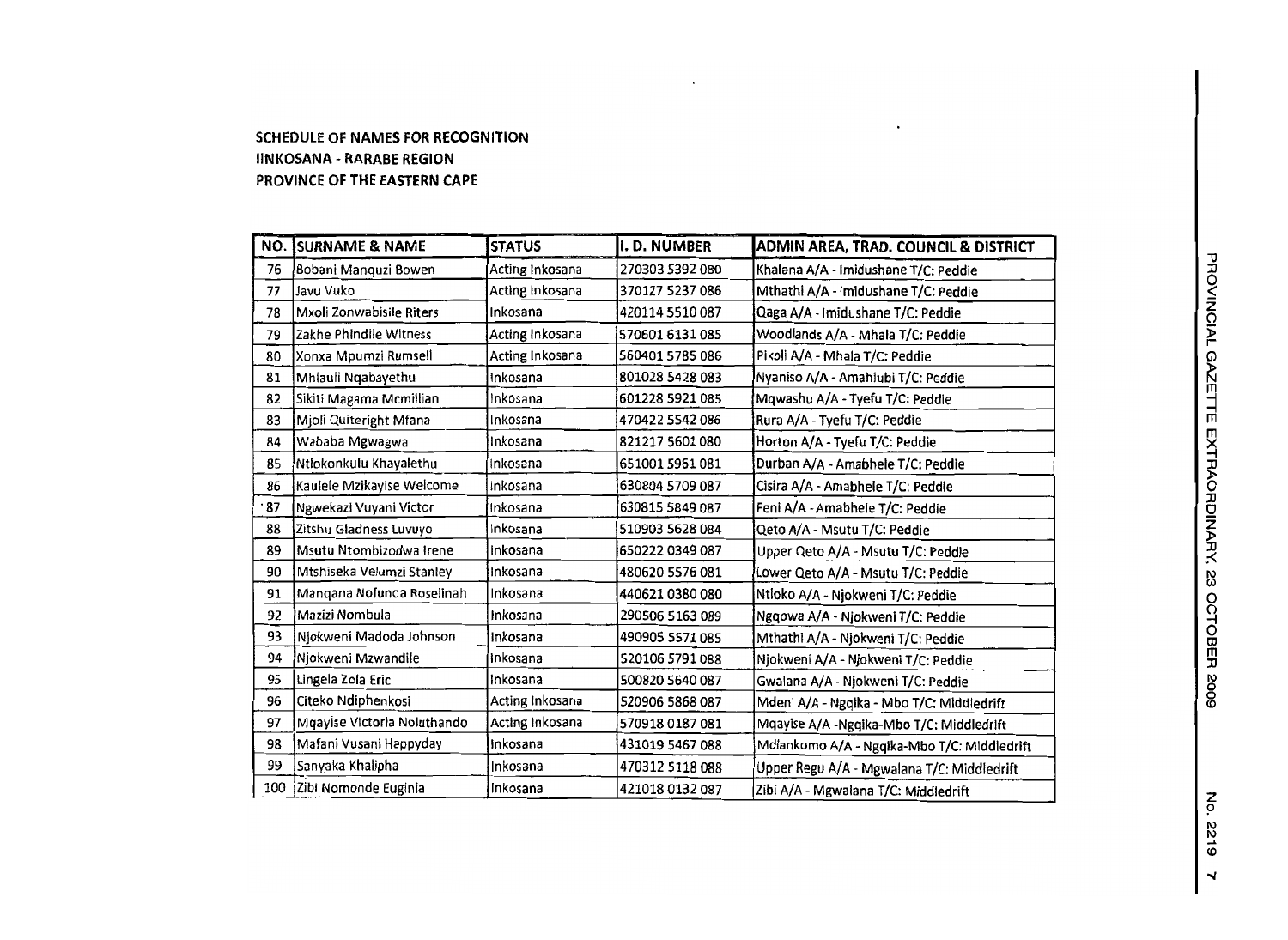#### **SCHEDULE OFNAMESFOR RECOGNITION IINKOSANA· RARABE REGION PROVINCE OFTHE EASTERN CAPE**

| NO. | <b>ISURNAME &amp; NAME</b>   | <b>STATUS</b>   | I. D. NUMBER    | ADMIN AREA, TRAD. COUNCIL & DISTRICT                |
|-----|------------------------------|-----------------|-----------------|-----------------------------------------------------|
| 101 | Mpulu Sylvia Pearl Nkosazana | inkosana        | 340322 0253 085 | Cildara A/A - Mgwalana T/C: Middledrift             |
| 102 | Quma Kholosa                 | Inkosana        | 470506 5508 087 | Qawukeni A/A - Amagqunukhwebe T/C: Middledrift      |
| 103 | Kama Mbuyiselo William       | Inkosana        | 680721 5862 089 | Annshaw Village - Amagqunukhwebe T/C: Middledrift   |
| 104 | Booi Phumelelo               | Inkosana        | 480916 5201 088 | Sityi A/A - Amagqunukhwebe T/C: Middledrift         |
| 105 | Gcala Sandile                | Acting Inkosana | 550729 5560 089 | Mfiki A/A - Amagqunukhwebe T/C: Middledrift         |
| 106 | Tweni Nkosifikile Wilson     | Acting Inkosana | 500826 5571 081 | Mxumbu A/A - Amagqunukhwebe T/C: Middledrift        |
| 107 | Qomfo Dinga Daniel           | ∤nkosana        | 470412 5419 088 | Qomfo A/A - Amagqunukhwebe T/C: Middledrift         |
| 108 | Mangindi Manezi              | Acting Inkosana | 590116 5752 084 | Ngwenya A/A - Amagqunukhwebe T/C: Middledrift       |
| 109 | Nelani Ntobeko               | Acting Inkosana | 631008 5812 086 | Lower Regu A/A - Amagqunukhwebe T/C: Middledrift    |
| 110 | Kenene Malusi Sheperd        | Inkosana        | 460511 5145 080 | Njwaxa A/A - Amagqunukhwebe T/C: Middledrift        |
| 111 | Notiki Ngabulana Jackson     | Inkosana        | 450207 5505 082 | Mbizana A/A - Amagqunukhwebe T/C: Middledrift       |
| 112 | Madyongo Themba Ronald       | Acting Inkosana | 631122 5496 087 | Xhukwane A/A - Amagqunukhwebe T/C: Middledrift      |
| 113 | Marela Reginald Toba         | Inkosana        | 451020 5466 083 | Debeneck A/A - Amagqunukhwebe T/C: Middledrift      |
| 114 | Merile Nkosinathi Wellington | Acting Inkosana | 570605 6520 088 | Gqadushe A/A - Amagqunukhwebe T/C: Middledrift      |
| 115 | Kama Siphamandla             | Inkosana        | 750217 5871 084 | Qhibira A/A - Amagqunukhwebe T/C: Middledrift       |
| 116 | Manuku Khaya                 | Acting Inkosana | 650305 6192 080 | Nonaliti A/A - Amagqunukhwebe T/C: Middledrift      |
| 117 | Mdema Wilberforce Zwelandile | Acting Inkosana | 650606 6941 089 | Phewuleni A/A - Amagqunukhwebe T/C: Middledrift     |
| 118 | Yawa Simphiwe Gladman        | Acting Inkosana | 540405 5794 084 | Tyutyuza A/A - Amagqunukhwebe T/C: Middledrift      |
| 119 | Gqomo Ndlengeni Joel         | Inkosana        | 500306 5826 082 | Saki A/A - Amagqunukhwebe T/C: Middledrift          |
| 120 | Mbujelwa Thembekile          | Acting Inkosana | 570618 5510 086 | Zigodla A/A - Amagqunukhwebe T/C: Middledrift       |
| 121 | Dukwana Zwelinzima Headman   | Inkosana        | 551128 5201 084 | Khulile A/A - Amagqunukhwebe T/C: Middledrift       |
| 122 | Sentwa Vuyo Headman          | Inkosana        | 541028 5781 080 | Mayipase Location- Amagqunukhwebe T/C: Middledrift  |
| 123 | Mpana Mlindeli               | Inkosana        | 561212 5924 081 | Farm C/Zalaze A/A - Amagqunukhwebe T/C: Middledrift |
| 124 | Mbilini Alfred Lizo          | Acting Inkosana | 620616 5994 082 | Dikidikana A/A - Amagqunukhwebe T/C: Middledrift    |
| 125 | Teyise Sotiti Raymond        | Inkosana        | 560129 5689 087 | Zihlahleni A/A - Amagqunukhwebe T/C: Middledrift    |

 $\sim$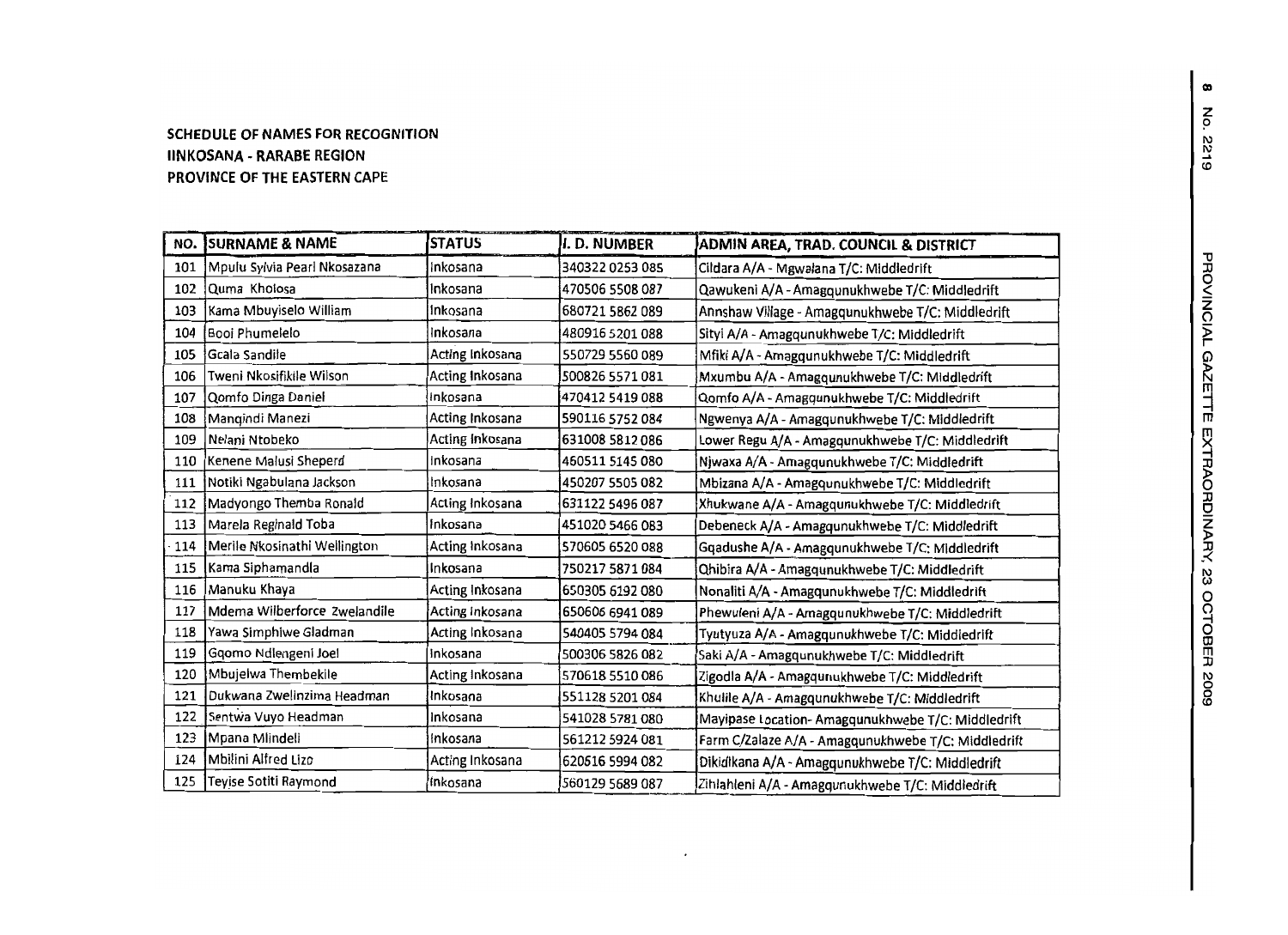#### **SCHEDULE OF NAMES FOR RECOGNITION IINKOSANA - RARABE REGION PROVINCE OF THE EASTERN CAPE**

| NO. SURNAME & NAME            | <b>STATUS</b>   | <b>I. D. NUMBER</b> | ADMIN AREA, TRAD. COUNCIL & DISTRICT                |
|-------------------------------|-----------------|---------------------|-----------------------------------------------------|
| 126 Santi Manene              | Acting Inkosana | 520525 5784 084     | Ncera A/A - Amagqunukhwebe T/C: Middledrift         |
| 127 Mdledle Sonwabo Nicholas  | Inkosana        | 490906 5709 089     | Dontsa A/A - Amazizi T/C: Keiskammahoek             |
| 128 Solomon Mxolisi Music     | Inkosana        | 441125 5453 081     | Gwili-Gwili A/A - Amazizi T/C: Keiskammahoek        |
| 129 Mkiya Sonwabo Christian   | Inkosana        | 530211 5667 086     | Nqolonqolo A/A - Amazizi T/C: Keiskammahoek         |
| 130 Maweza Vakele Lennox      | Inkosana        | 460202 5960 088     | Lower & Upper Gxulu A/A - AmaziziT/C: Keiskammahoek |
| 131   Mekuto Gloria           | Acting Inkosana | 610222 0632 085     | Tshoxa A/A - Amazizi T/C: Keiskammahoek             |
| 132 Siyeni Hilda Ntombizakhe  | Acting Inkosana | 321113 0488 080     | Lower Ngqumeya A/A - Amazizi T/C: Keiskammahoek     |
| 133 Socishe Mzwamadoda Zestei | Inkosana        | 480720 5689 080     | Ndlovini A/A - Amazizi T/C: Keiskammahoek           |
| 134 Ngudle Zukisa             | Inkosana        | 711011 5908 089     | Rabula A/A - Amazizi T/C: Keiskammahoek             |
| 135 Funani Vuyisile Elvis     | Acting Inkosana | 620929 5867 080     | Zanyokwe A/A - Ngqika T/C: Keiskammahoek            |
| 136 Gayika Sybil Nombuyiselo  | Acting Inkosana | 530921 0807 087     | Burnshill A/A - Ngqika T/C: Keiskammahoek           |
| 137 Mati Morgan Soyisile      | Inkosana        | 550601 5904 080     | Lower Rabula A/A - Ngqika T/C: Keiskammahoek        |
| 138 Tyali Sivuyile Jackson    | Inkosana        | 761107 5570 082     | Dunedin-Dunedin A/A- Anta T/C: Seymour              |
| 139 Moshani Bejile David      | Inkosana        | 420606 5593 088     | Grafton A/A - Anta T/C: Anta T/C: Seymour           |
| 140 Gqokro Tozamile Thomson   | Inkosana        | 440315 5544 085     | Msobomvu A/A - Amagwali T/C: Alice                  |
| 141 Sigunu Wellington         | Inkosana        | 530403 5241 083     | Ngcotoyi A/A - Gaga T/C: Alice                      |
| 142 Mgalo Nkululeko Herbet    | Inkosana        | 440829 5303 086     | Amakhuze Location - Amakhuze T/C: Alice             |
| 143 Botile Mlandeli Gladman   | Inkosana        | 500812 5581 080     | Gilton A/A - Amakhuze T/C: Alice                    |
| 144 Mabandla Mbandeni         | Inkosana        | 610728 5135 080     | Ncera A/A - Tyume T/C: Alice                        |
| 145 Mabandla Mgcini           | Inkosana        | 700612 6705 086     | Mazotshweni A/A - Tyume T/C: Alice                  |
| 146 Mzinyathi Vuyani Albert   | Inkosana        | 440102 5304 086     | Auckland/Hala A/A - Tyume T/C: Alice                |
| 147 Bara Mveleli              | Inkosana        | 621115 5531 087     | Krwakrwa A/A - Tyume T/C: Alice                     |
| 148 Mabandla Sydwell          | Inkosana        | 440911 5487 083     | Dyamala A/A - Tyume T/C: Alice                      |
| 149 Mabandla Vusumzi          | Inkosana        | 680826 5871 087     | Hopefield A/A - Tyume T/C: Alice                    |
| 150 Zulu Langeni Rufus        | Inkosana        | 431210 5292 085     | Sheshegu A/A - Zulu T/C: Alice                      |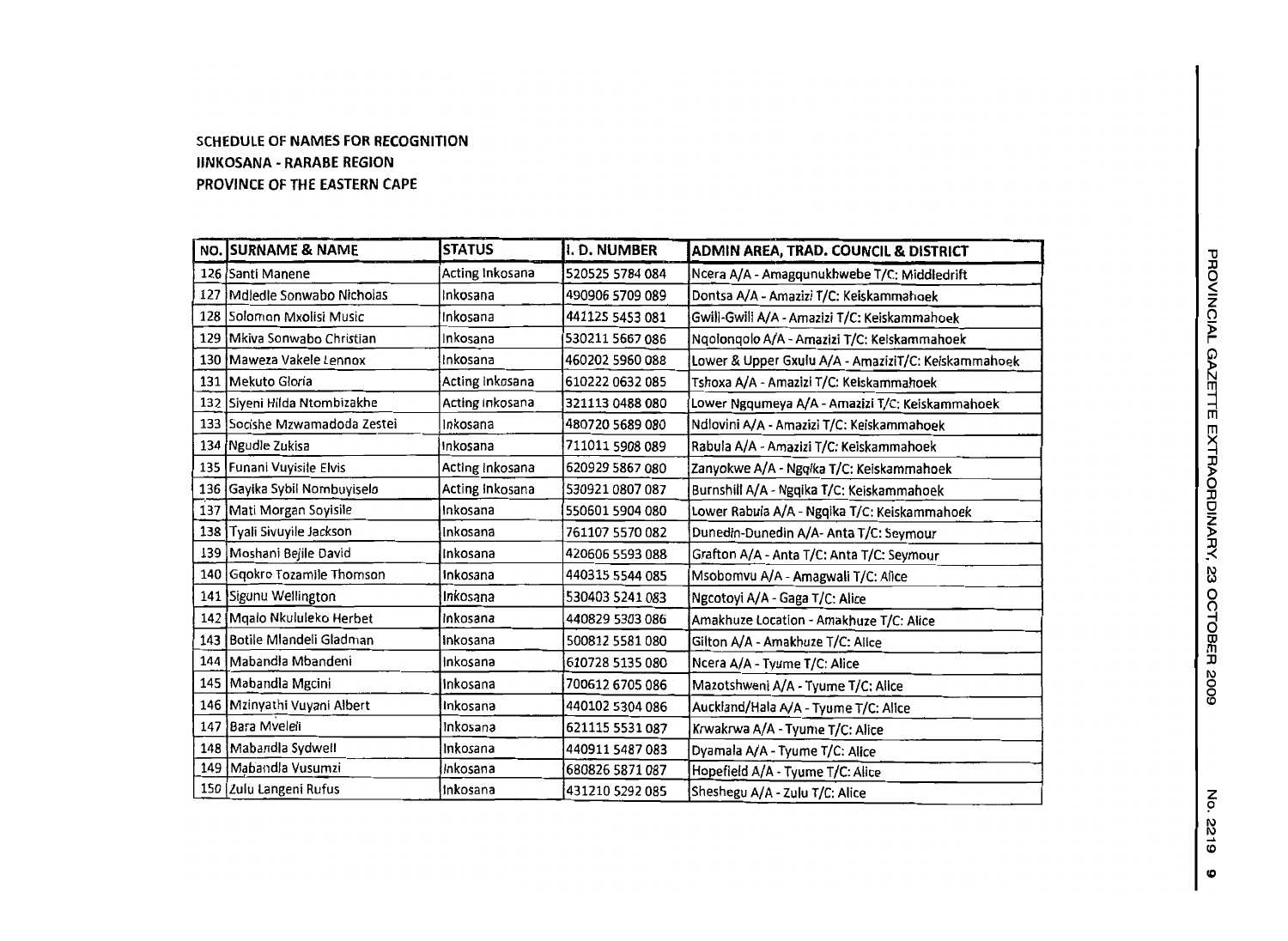#### SCHEDULE OF NAMES FOR RECOGNITIONIINKOSANA· RARABE REGIONPROVINCE OF THE EASTERN CAPE

| NO. | <b>SURNAME &amp; NAME</b>     | <b>STATUS</b>   | II. D. NUMBER   | ADMIN AREA, TRAD. COUNCIL & DISTRICT            |
|-----|-------------------------------|-----------------|-----------------|-------------------------------------------------|
| 151 | Mayekiso Isaac Bandile        | Inkosana        | 601018 5835 082 | Balura A/A - Zulu T/C: Alice                    |
| 152 | Mtimkulu Mgcini               | Inkosana        | 420115 5397 086 | Lenge Village - Gaga T/C: Alice                 |
| 153 | Ngcokovane Mewandile William  | Inkosana        | 420630 5358 086 | Roxeni A/A - Gaga T/C: Alice                    |
| 154 | Matebeni Luvuyo               | Inkosana        | 600919 5862 086 | Esikolweni kwaGaga A/A - Gaga T/C: Alice        |
| 155 | Masiza Kenneth Rodney Zola    | Inkosana        | 470818 5562 083 | Kwezana West Village - Gaga T/C: Alice          |
| 156 | Gwayi Enoch Lungile           | Inkosana        | 380422 5237 082 | Mavuso Village - Gaga T/C: Alice                |
| 157 | Mbude Gemjikile               | Inkosana        | 530626 5148 086 | Dipala A/A - Tembu T/C: Whittlesea              |
| 158 | Hebe Matata                   | Acting Inkosana | 400304 5244 084 | Cains A/A - Thembu T/C: Whittlesea              |
| 159 | Mtingeni Fikile               | Acting Inkosana | 510423 5588 089 | Mbekweni A/A - Thembu T/C: Whittlesea           |
| 160 | Mpumlo Mbuyiselo              | Acting Inkosana | 500121 5395 081 | Yonda A/A - Thembu T/C: Whittlesea              |
| 161 | Shumani Ntsokolo Voorslag     | Acting Inkosana | 220315 5084 088 | Oxton A/A - Thembu T/C: Whittesea               |
| 162 | Bungani Nkintshimani          | Inkosana        | 320621 5106 089 | Zweledinga A/A - Thembu T/C: Whittlesea         |
| 163 | Malefane David                | Inkosana        | 660403 6029 083 | Malefane Section - Basotho T/C: Ntabethemba     |
| 164 | Letsika Thabiso John          | Inkosana        | 620715 5969 087 | Dalasile A/A - Basotho T/C: Ntabethemba         |
| 165 | Malefane Basil Matsoane       | Inkosana        | 581222 5954 083 | Mitford A/A - Basotho T/C: Ntabethemba          |
| 166 | Gaba Sebenzile Lucky          | Acting Inkosana | 720313 5884 081 | Tandagate A/A - Amaqwathi T/C: Ntabethemba      |
| 167 | Mahlumba Phila                | Acting Inkosana | 760224 5904 087 | Rietfontein A/A - Amaqwathi T/C: Ntabethemba    |
| 168 | Jonginyathi Thandilizwe       | Inkosana        | 500212 5470 089 | Thembalethu A/A - Amaqwathi T/C: Ntabethemba    |
| 169 | Gushu Zwelakhe                | Acting Inkosana | 650523 5745 082 | Khayalethu Village - Amaqwathi T/C: Ntabethemba |
| 170 | Nyani Mthetho Edwin           | Acting Inkosana | 501104 5528 082 | Springroove A/A - Amaqwathi T/C: Ntabethemba    |
| 171 | Nzongana Zwelinzima           | Acting Inkosana | 490618 5539 081 | Khwezi Village - Amaqwathi T/C: Ntabethemba     |
| 172 | Hinana Benjamin Matanzima     | Inkosana        | 240707 5304 084 | Baccle farm A/A - Amaqwathi T/C: Ntabethemba    |
| 173 | Makwange Sixosholo Nelson     | Inkosana        | 480723 5325 085 | Mabaleni A/A - Amandiambe T/C: East London      |
| 174 | Nondala Cecilia Novelakhe     | Inkosana        | 480101 1890 081 | Mncotsho A/A - Amandlambe T/C: East London      |
|     | 175 Makinana Nongqalelo Irene | Inkosana        | 590317 0337 083 | Tshabo'2' A/A - Amandlambe T/C: East London     |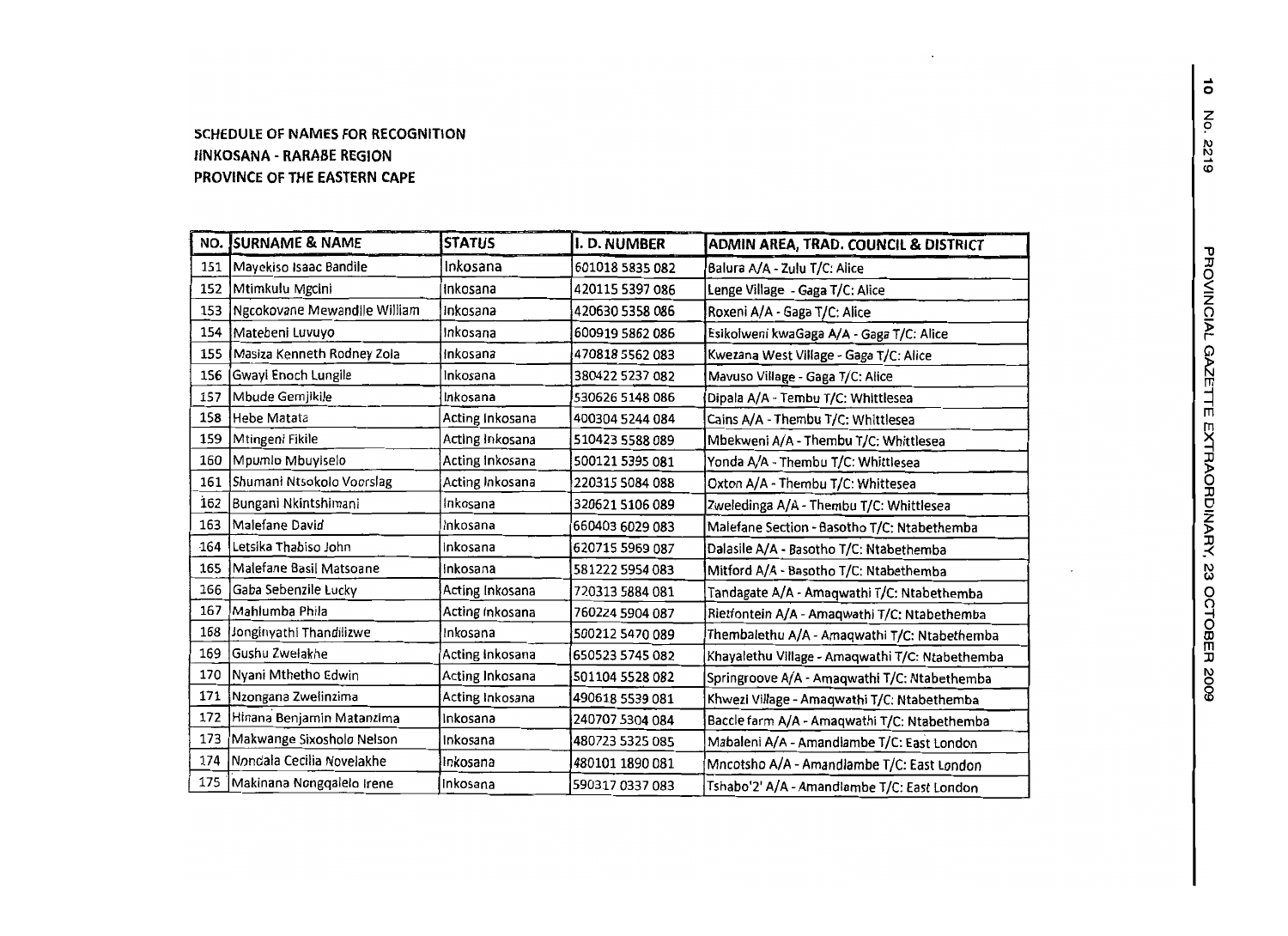#### **SCHEDULE OF NAMES FOR RECOGNITION** liN KOSANA **- RARABE REGION PROVINCE OF THE EASTERN CAPE**

|     | NO. SURNAME & NAME                | <b>ISTATUS</b>  | II. D. NUMBER   | <b>ADMIN AREA, TRAD. COUNCIL &amp; DISTRICT</b>               |
|-----|-----------------------------------|-----------------|-----------------|---------------------------------------------------------------|
| 176 | Makinana Andile                   | linkosana       | 770409 5481 081 | Fort Marie/Dongwe A/A - Amandlambe T/C: East London           |
| 177 | Makinana Mvuzo                    | linkosana       | 810206 5700 086 | Tshabo A/A - Amandlambe T/C: East London                      |
|     | 178 Makinana Nolukhanyo Lungakazi | Inkosana        | 790207 0906 086 | Dongwe A/A - Amandlambe T/C: East London                      |
|     | 179 Rhintyela Ntombesine          | Acting Inkosana | 750716 0394 083 | Ngqinisa A/A - Amagqunukhwebe Aselwandle T/C: East London     |
|     | 180 Dyosini Bilson Nzimeni        | Inkosana        | 481010 6262 080 | Oppeshaw A/A - Amagqunukhwebe Aselwandle T/C: East London     |
| 181 | Mkokeli Kansile                   | Acting Inkosana | 621212 5494 083 | Kampini A/A - Amagqunukhwebe Aselwandle T/C: East London      |
|     | 182 Pontshi Nkosinathi Livingston | Acting Inkosana | 620404 5499 086 | Mpongo A/A - Amagqunukhwebe Aselwandle T/C: East London       |
| 183 | Ndonga Nelson                     | linkosana       | 750621 5757 088 | Khiwane A/A - Amagqunukhwebe Aselwandle T/C: East London      |
| 184 | Caphuka Boyana Kolisile           | Acting Inkosana | 481203 5658 081 | Twecana A/A - Amagqunukhwebe Aselwandle T/C: East London      |
| 185 | Jongilanga Khulile Eric           | Inkosana        | 671010 6611 088 | Ncera Village 6 A/A - Imidushane yaselwandle T/C: East London |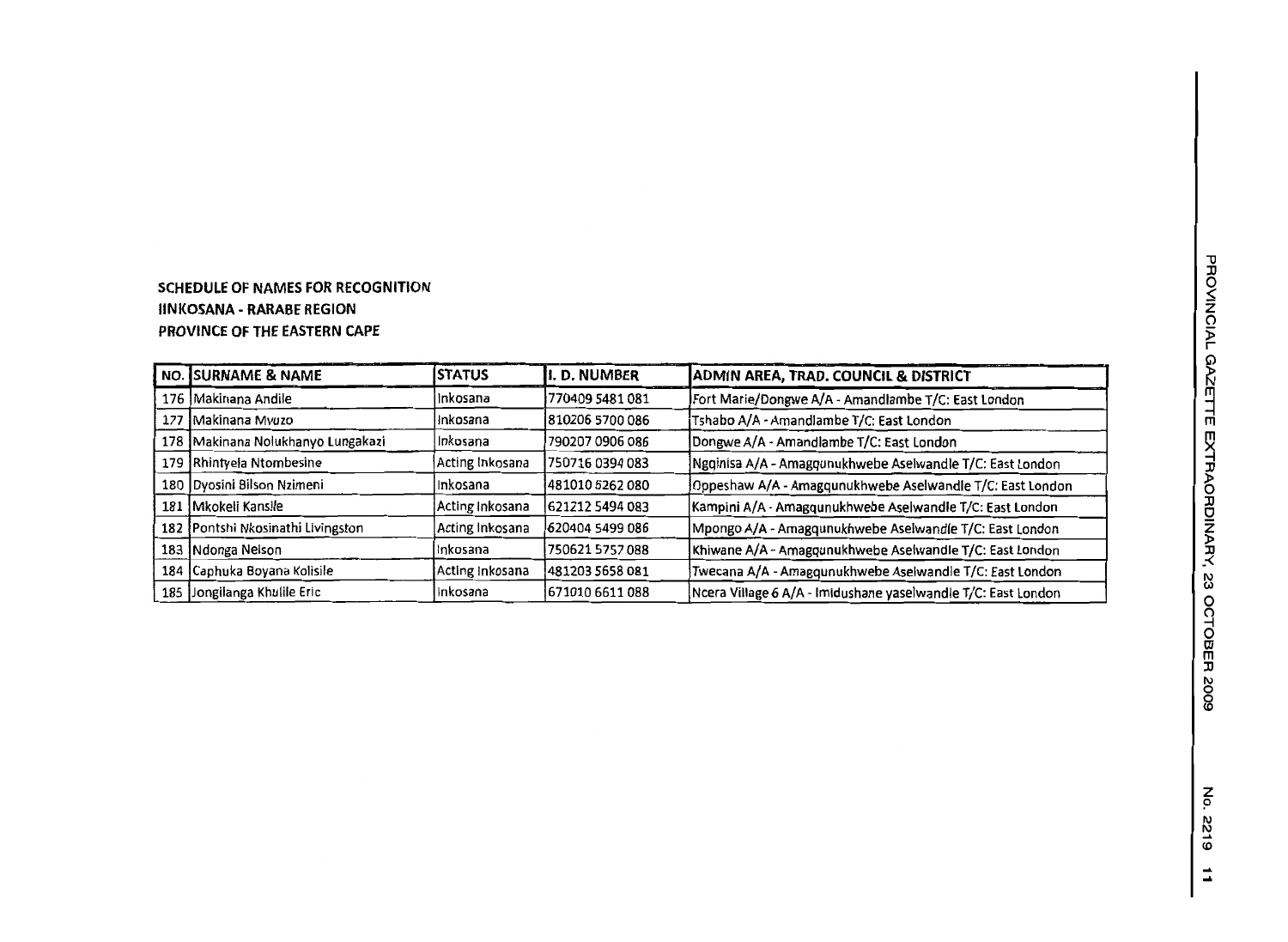### **SCHEDULE OF NAMES FOR RECOGNITION IINKOSANA - DALINDYEBO REGION PROVINCE OF THE EASTERN CAPE**

 $\sim$ 

| NO. | <b>SURNAME &amp; NAME</b>     | <b>STATUS</b>   | <b>I. D. NUMBER</b> | ADMIN AREA, TRAD. COUNCIL & DISTRICT              |
|-----|-------------------------------|-----------------|---------------------|---------------------------------------------------|
| 1   | Mtirara Sandulela Bathembu    | Inkosana        | 830303 5903 087     | Sikhobeni A/A - Matyengqina T/C: Mthatha          |
| 2   | Mtirara Ntande                | Inkosana        | 590620 5221 081     | Xhwili A/A - Matyengqina T/C: Mthatha             |
| 3   | Mtyundyutho Sithembele Nell   | Inkosana        | 570314 5879 080     | Qweqwe A/A - Matyengqina T/C: Mthatha             |
| 4   | Mtirara Wiseman Loyiso        | Inkosana        | 600122 5774 084     | Xhongora A/A - Xhongora T/C: Mthatha              |
| 5   | Mbande Mlamli                 | Inkosana        | 460606 5334 088     | Upper Tabase A/A - Jumba T/C: Mthatha             |
| 6   | Jumba Luvo                    | Inkosana        | 720215 6037 082     | Tabase Mission A/A - Jumba T/C: Mthatha           |
| 7   | Jumba Douglas Fumanekile      | Inkosana        | 410522 5449 084     | Tabase A/A - Jumba T/C: Mthatha                   |
| 8   | Mdalu Albert Jonguxolo        | Inkosana        | 551109 5590 080     | Mbolompo A/A - Jumba T/C: Mthatha                 |
| 9   | Njemla Monwabisi Morris       | Inkosana        | 580927 6027 082     | Trust Farm No. 32 - Mpeko T/C: Mthatha            |
| 10  | Nokayi Cecil Fumanekile       | inkosana        | 560714 5790 085     | Mvezo A/A - Mvezo T/C: Mthatha                    |
| 11  | Mgolombane Phikolomzi         | Inkosana        | 760209 5786 089     | Upper Ncise A/A - Kambi T/C: Mthatha              |
| 12  | Nkala Dumile Davis            | Inkosana        | 541102 5119 086     | Kambi A/A - Kambi T/C: Mthatha                    |
| 13  | Ngonyama Zithobile            | Acting Inkosana | 721226 5949 085     | Mpunzana A/A - Cacadu T/C: Mthatha                |
| 14  | Sakela Larrington Zalisile    | Inkosana        | 590327 5883 080     | Cacadu A/A - Cacadu T/C: Mthatha                  |
| 15  | Matiso Lucas Khayaletu        | Inkosana        | 661206 5837 086     | Msana A/A - Mqhekezweni T/C: Mthatha              |
| 16  | Manyaka Siyabulela Templeton  | Inkosana        | 761213 5569 080     | Ngquqa A/A - Mqhekezweni T/C: Mthatha             |
| 17  | Lufutha Myezo Richard         | inkosana        | 420101 7839 085     | Gxwalibomvu A/A - Mqhekezweni T/C: Mthatha        |
| 18  | Bavuma Mnoneleli Herold       | Inkosana        | 730319 5715 082     | Rune A/A - Mohekezweni T/C: Mthatha               |
| 19  | Ndevu Godfrey V               | Inkosana        | 560728 5153 083     | Chanti A/A - Mqhekezweni T/C: Mthatha             |
| 20  | Makawula Zweloxolo Mnyamana   | Inkosana        | 330627 5076 089     | Baziya A/A - Baziya T/C: Mthatha                  |
| 21  | Apleni Masilingane            | Inkosana        | 570413 5902 080     | Baziya Mission - Baziya T/C: Mthatha              |
| 22  | Ntulwana Archibald Masitizi   | Inkosana        | 501212 5527 085     | Sigubudini A/A - Baziya T/C: Mthatha              |
| 23  | Sangoni Mvikeli Fluerine      | Inkosana        | 580624 5985 085     | Qokolweni A/A - Zimbane/Qokolweni T/C: Mthatha    |
| 24  | Maxhwele Nomathamsanga Gloria | Acting Inkosana | 610617 0159 080     | Zimbane A/A - Zimbane/Qokolweni T/C: Mthatha      |
| 25  | Grwababa Mtsaleni             | Inkosana        | 590506 5224 086     | Lower Mtentu No. 17 'A' A/A - Ebotwe T/C: Mthatha |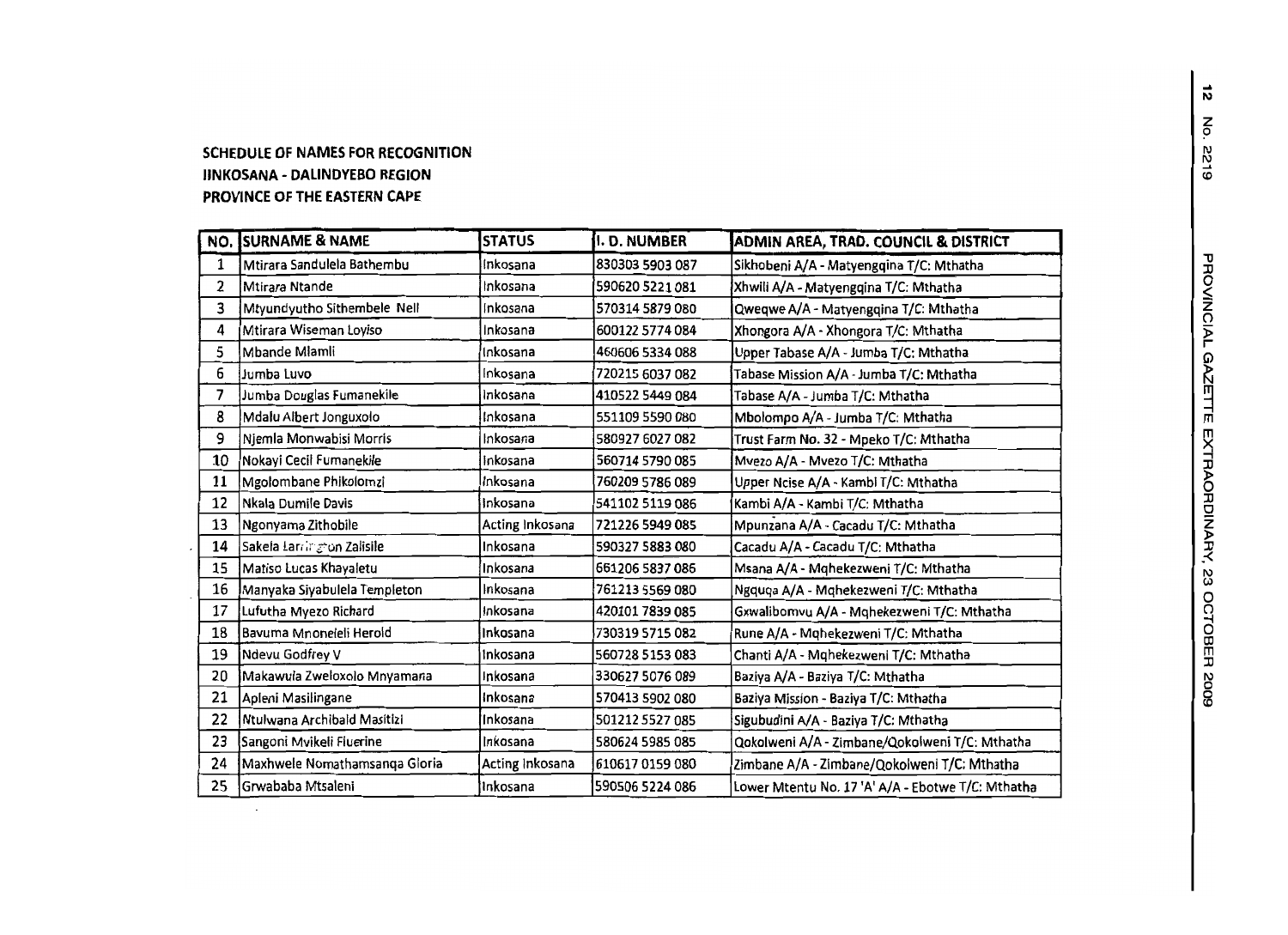#### **SCHEDULE OF NAMES FOR RECOGNITION IINKOSANA - DALINDYEBO REGION PROVINCE m THE EASTERN CAPE**

 $\sim$ 

|    | NO. SURNAME & NAME            | <b>STATUS</b>   | I. D. NUMBER    | ADMIN AREA, TRAD. COUNCIL & DISTRICT            |
|----|-------------------------------|-----------------|-----------------|-------------------------------------------------|
| 26 | Dubeni Tatalakhe              | Inkosana        | 630816 5842 080 | Ngqunge No. 18 A/A - Ebotwe T/C: Mthatha        |
| 27 | Magingi Mtuzimele Roseman     | Inkosana        | 630606 6136 081 | Lower Mtentu No.17'C' A/A - Ebotwe T/C: Mthatha |
| 28 | Gqoboka Pingilili             | Acting Headman  | 540613 5853 087 | Upper Mtentu A/A - Ebotwe T/C: Mthatha          |
| 29 | Mtirara Dumakuhle Dorrington  | Inkosana        | 440902 5109 082 | Tyhalara A/A - Ebotwe T/C: Mthatha              |
| 30 | Balizulu Nokwanele Eunice     | Acting Inkosana | 650101 3522 082 | Qunu A/A - Ebotwe T/C: Mthatha                  |
| 31 | Livi Malibongwe Christopher   | Inkosana        | 620114 5187 082 | Lower Mtentu No.17'B' A/A - Ebotwe T/C: Mthatha |
| 32 | Njenjese Grozana              | inkosana        | 560925 5473 087 | Ngcinase A/A - Qiya T/C: Mqandulu               |
| 33 | Ndzingo Mphathiswa            | Inkosana        | 620505 6170 086 | Gengqe A/A - Qiya T/C: Mqanduli                 |
| 34 | Ngwenya Sibulele              | Acting Inkosana | 730224 5667 087 | Xorana A/A - Qiya T/C: Mqanduli                 |
| 35 | Pantshwa Dumentlango          | Acting Inkosana | 730910 6253 089 | Kroza A/A - Qiya T/C: Mganduli                  |
| 36 | Pongomile Mlungisi            | inkosana        | 670613 5276 083 | Lower Tyholo A/A - Qiya T/C: Mqanduli           |
| 37 | Dinizulu Lizo Julius          | Inkosana        | 560101 8530 089 | Upper Tyholo A/A - Qiya T/C: Mganduli           |
| 38 | Bacela Buyile Criswell        | Inkosana        | 650721 5717 081 | Kwenxura A/A - Qiya T/C: Mqanduli               |
| 39 | Bacela Nomtupazo Pascelina    | Acting Inkosana | 391108 0097 087 | Kalalo A/A - Qiya T/C: Mqanduli                 |
| 40 | Ngxishe Vuyani                | inkosana        | 680723 5829 084 | Cacadu A/A - Hala T/C: Mqanduli                 |
| 41 | Ganyaza Boyce                 | Inkosana        | 530208 5823 081 | Ganyaza A/A - Hala T/C: Mganduli                |
| 42 | Nkosiyane Stembele Dalibandla | Inkosana        | 601221 5898 080 | Zibodla A/A - Haia T/C: Mganduli                |
| 43 | Ngonyama Msindisi Macphonen   | Acting Inkosana | 731022 5827 084 | Cezu A/A - Hala T/C: Mqanduli                   |
| 44 | Nyezi Elgin Wisdom Ndyebo     | Inkosana        | 520113 5632 080 | Mganduli School - Hala T/C: Mganduli            |
| 45 | Mbambazela Mfazweni Albert    | Inkosana        | 550606 5716 087 | Nzulwini A/A - Hala T/A: Mganduli               |
| 46 | Phali Alfred Gxininisa        | inkosana        | 570505 6265 084 | Lower Nenga A/A - Hala T/C: Mqanduli            |
| 47 | Jongizulu Mongezi Derrington  | Acting Inkosana | 560101 5990 088 | Mncwasa A/A - Ngabe T/C: Mqanduli               |
| 48 | Sandile Nobangile Nomfundiso  | inkosana        | 620403 1102 082 | Ntiangaza A/A - Ngabe T/C: Mganduli             |
| 49 | Dengwane David                | Inkosana        | 401210 000 8701 | Mbozisa A/A - Ngabe T/C: Mganduli               |
| 50 | Mdunyelwa Phungula            | Acting Inkosana | 650706 5952 085 | Qingqolo A/A - Ngabe T/C: Mganduli              |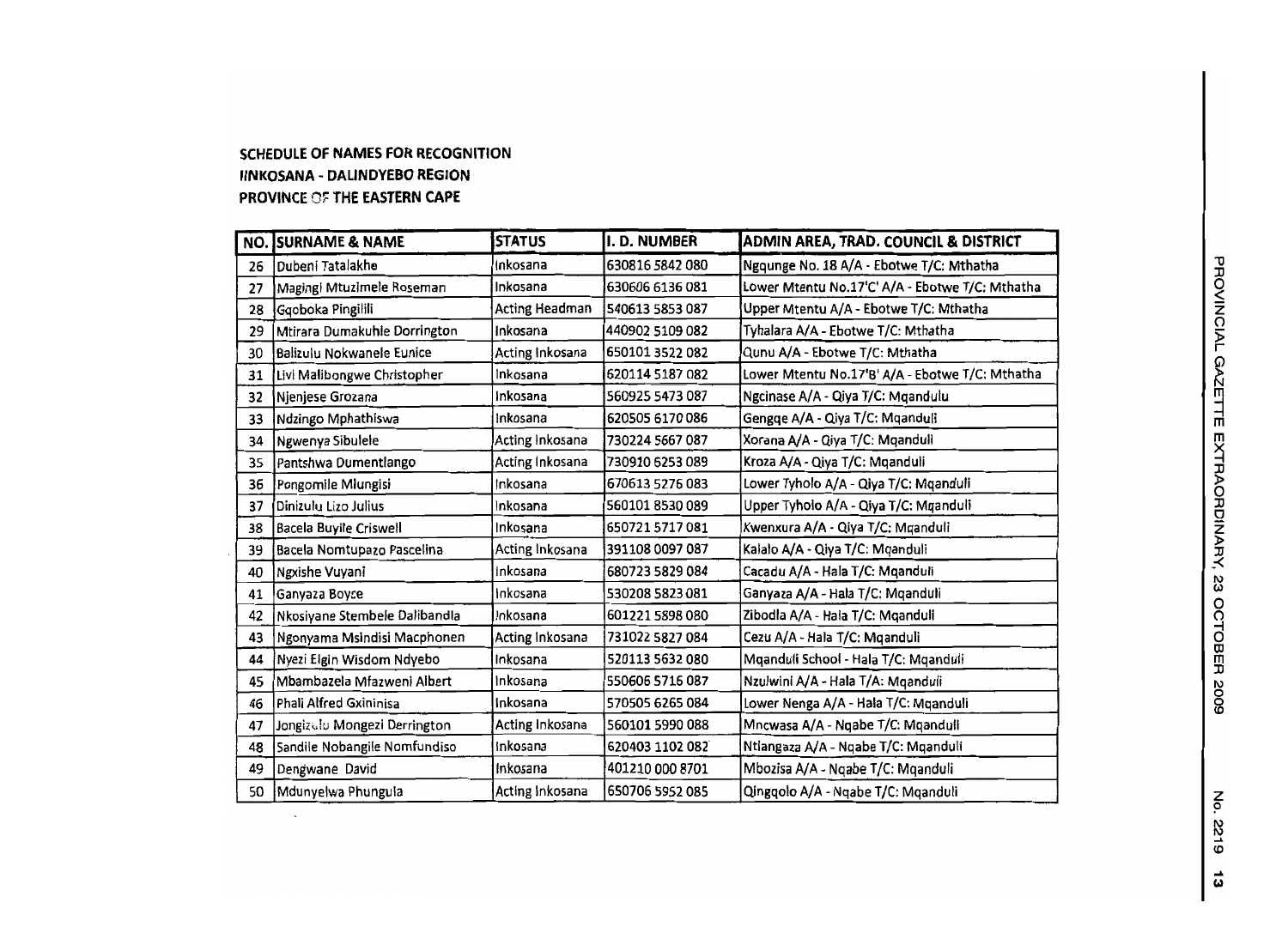#### **SCHEDULE OF NAMES FOR RECOGNITION IINKOSANA . DALINDYEBO REGION PROVINCE OF THE EASTERN CAPE**

|    | <b>NO. SURNAME &amp; NAME</b> | <b>STATUS</b>   | I. D. NUMBER    | ADMIN AREA, TRAD. COUNCIL & DISTRICT               |
|----|-------------------------------|-----------------|-----------------|----------------------------------------------------|
| 51 | Mjanyelwa Zingile             | Acting Inkosana | 660303 7003 089 | Lwandlana A/A - Ngabe T/C: Mganduli                |
| 52 | Gwanyintaba Qebula            | Inkosana        | 321103 5098 086 | Ngcwanguba A/A - Tshomane T/C: Mqanduli            |
| 53 | Mgudlwa Fezile                | Inkosana        | 720610 6786 086 | Upper Nenga A/A - Tshomane T/C: Mqanduli           |
| 54 | Zilindlovu Makhosandile       | Inkosana        | 570202 6666 087 | Ntsitshane A/A - Tshomane T/C: Mganduli            |
| 55 | Kombela Simpiwe               | Inkosana        | 711012 6020 080 | Upper Mpako A/A - Tshomane T/C: Mqanduli           |
| 56 | Dalibango Lungisani           | Inkosana        | 650521 5848 088 | Lucwecwe A/A - Tshomane T/C: Mganduli              |
| 57 | Dudumayo Ntilivana            | inkosana        | 480616 5198 082 | Mapuzi A/A - Tshomane T/C: Mganduli                |
| 58 | Mdunyelwa Theophilus Zolile   | Inkosana        | 530410 5893 086 | Zanci A/A - Hegebe T/C: Mqanduli                   |
| 59 | Mdunyelwa Pricilla Reuben     | Inkosana        | 500912 0164 088 | Ngcanasini A/A - Hegebe T/C: Mqanduli              |
| 60 | Mdunyelwa Sitembele Chris     | Inkosana        | 590101 5464 088 | Mahlungulu A/A - Hegebe T/C: Mqanduli              |
| 61 | Momoza Simon Mteleli          | Acting Inkosana | 310114 5139 088 | Magombe A/A - Nganda T/C: Mganduli                 |
| 62 | lMtwa Yandisa                 | Inkosana        | 460716 5168 087 | Jixini A/A - Xesibe T/C: Mqanduli                  |
| 63 | Ngishe Darrington             | Inkosana        | 460608 5131 084 | Qokolweni A/A - Xesibe T/C: Mqanduli               |
| 64 | Cebiso Lindiwe                | Acting Inkosana | 821018 0604 081 | Mthonjana A/A - Tshezi T/C: Mqanduli               |
| 65 | Sigidi Thobala                | Inkosana        | 860722 5463 086 | Lower Mpako A/A - Tshezi T/C: Mqanduli             |
| 66 | Rwayibana Ntulo               | Acting Inkosana | 490416 5702 084 | Sentube A/A - Upper Gqobonco T/C: Ngcobo           |
| 67 | Rilityana Mkangeli Nelson     | Inkosana        | 400721 5415 085 | Gqobonco Junction A/A - Upper Gqobonco T/C: Ngcobo |
| 68 | Rasmeni Sabelo Rooi           | Inkosana        | 650616 6241 083 | Madotyeni A/A - Upper Gqobonco T/C: Ngcobo         |
| 69 | Tyali Mlamleli                | Inkosana        | 760826 5667 082 | Lower Gqaga A/A - Upper Gqobonco T/C: Ngcobo       |
| 70 | Shumane Singetsebana          | Acting Inkosana | 320426 5072 087 | Upper Gqaga A/A - Upper Gqobonco T/C: Ngcobo       |
| 71 | Dalasile Zweletemba           | Acting Inkosana | 501224 5626 080 | Upper Gqobonco A/A - Upper Gqobonco T/C: Ngcobo    |
| 72 | Mgudlwa Mxolisi               | Inkosana        | 530426 5557 083 | Qumanco A/A - Jumba T/C: Ngcobo                    |
| 73 | Mgudlwa Siviwe                | Inkosana        | 580106 5989 085 | Nkwenkwezi A/A - Jumba T/C: Ngcobo                 |
| 74 | Mgudlwa Sikhonono             | inkosana        | 231104 5104 089 | Elucwecwe A/A - Jumba T/C: Ngcobo                  |
| 75 | Ngxangane Mncedi Wellington   | Acting Inkosana | 420711 5105 089 | Lahlangube A/A - Jumba T/C: Ngcobo                 |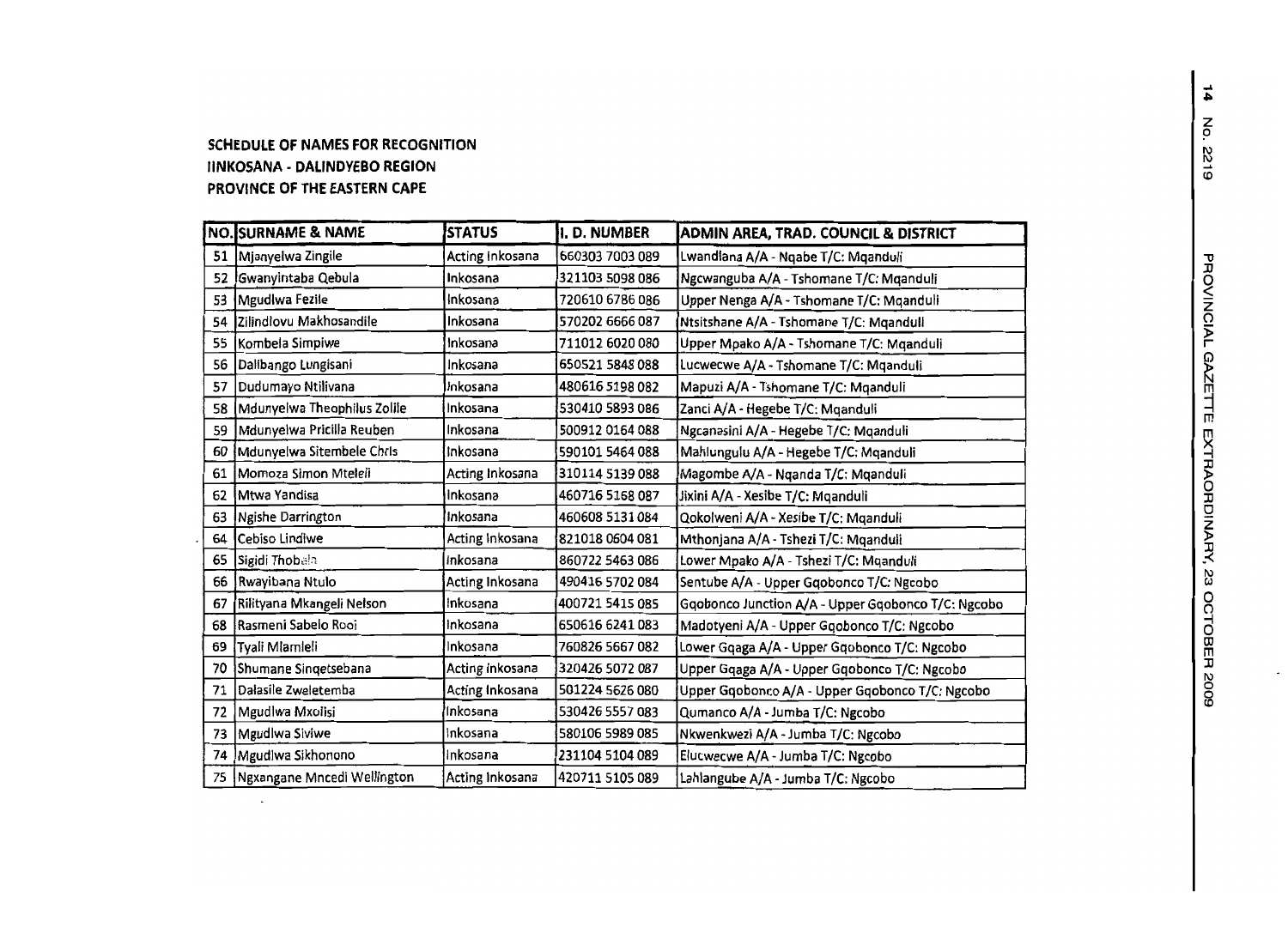#### **SCHEDULE OF NAMES FOR RECOGNITION IINKOSANA - DALINDYEBO REGION PROVINCE OF THE EASTERN CAPE**

 $\mathcal{L}^{\pm}$ 

| NO. | <b>SURNAME &amp; NAME</b> | <b>STATUS</b>   | I. D. NUMBER    | ADMIN AREA, TRAD. COUNCIL & DISTRICT           |
|-----|---------------------------|-----------------|-----------------|------------------------------------------------|
| 76  | Sigidi Thobela            | inkosana        | 860722 5460 086 | Lower Mpako A/A - Tshezi T/C: Mqanduli         |
| 77  | Gova Mandia Beukes        | Inkosana        | 831101 5415 089 | Ngqaba A/A - Dumalisile T/C: Ngcobo            |
| 78  | Mbekeni Dumisa Malusi     | Inkosana        | 461213 5544 086 | Mbekeni A/A - Dumalisile T/C: Ngcobo           |
| 79  | Makiki Welcome Malungisa  | Acting Inkosana | 640624 5426 088 | Lower Gqobonco A/A - Dumalisile T/C: Ngcobo    |
| 80  | Dalasile Sibongile        | Inkosana        | 731220 5908 082 | Ngxogi A/A - Amaqwati T/C: Ngcobo              |
| 81  | Majija Julius Gcinikhaya  | Inkosana        | 540111 5635 083 | Lower Bashee No. 56 - Amaqwati T/C: Ngcobo     |
| 82  | Dalasile Jongimvula       | Inkosana        | 400102 5956 081 | Nkondlo A/A - Amaqwati T/C: Ngcobo             |
| 83  | Kompela Sisa              | Acting Inkosana | 530621 5665 080 | Xuka No.42 A/A - Amaqwati T/C: Ngcobo          |
| 84  | Bam Jongizulu Johnson     | Acting Inkosana | 560318 5815 087 | Ntibaneni A/A - Amaqwati T/C: Ngcobo           |
| 85  | Winile Sandile            | Acting Inkosana | 680215 5843 082 | Lower Mnyolo No. 54 A/A - Amagwati T/C: Ngcobo |
| 86  | Sokapase Gaytus           | Inkosana        | 341106 3130 083 | Bashee No. 56 'A' A/A - Amaqwati T/C: Ngcobo   |
| 87  | Twangu Nowandile          | Regent          | 641125 1119 080 | Caca A/A - Amaqwati T/C: Ngcobo                |
| 88  | Venu Ben Mbekeni          | Inkosana        | 320603 5050 087 | Msintsana A/A - Amaqwati T/C: Ngcobo           |
| 89  | Tshongweni Mongameli      | Inkosana        | 450620 5612 080 | Mnyolo No. 58 A/A - Amaqwati T/C: Ngcobo       |
| 90  | Gwama Makhongwana         | Acting Inkosana | 620430 5167 084 | Cefane A/A - Amaqwati T/C: Ngcobo              |
| 91  | Dungulu Buyile            | Inkosana        | 831123 5834 085 | Ngqokoto A/A - Eluhewini T/C: Ngcobo           |
| 92  | Dalasile Ndipiwe Norman   | Acting Inkosana | 530928 5163 085 | Eluhewini A/A - Eluhewini T/C: Ngcobo          |
| 93  | Gcanga Mandla Ntobeko     | Inkosana        | 551001 5694 089 | Manzana A/A - Eluhewini T/C: Ngcobo            |
| 94  | Songqengqe Miniyakhe      | Inkosana        | 710413 5828 088 | Maqanda A/A - Eluhewini T/C: Ngcobo            |
| 95  | Sigidi Lusta              | Inkosana        | 400101 9972 086 | Ngcalu A/A - Eluhewini T/C: Ngcobo             |
| 96  | Gigi Mlungisi Julius      | Acting Inkosana | 500607 5250 086 | Mkhonkotho A/A - Singumeni T/C: Ngcobo         |
| 97  | Jezile Elias              | Acting Inkosana | 480116 5662 088 | Sinqumeni A/A - Sinqumeni T/C: Ngcobo          |
| 98  | Mzolisa Hamilton Mtotosi  | Inkosana        | 501011 5858 080 | Zabasa A/A - Sinqumeni T/C: Ngcobo             |
| 99  | Mkhohliwe Mxolisi         | Inkosana        | 591016 5218 087 | Mgudu A/A - Singumeni T/C: Ngcobo              |
| 100 | Mooi Mzikayise            | Inkosana        | 380711 5091 089 | Mntuntloni A/A - Gqutyini T/C: Ngcobo          |

z P